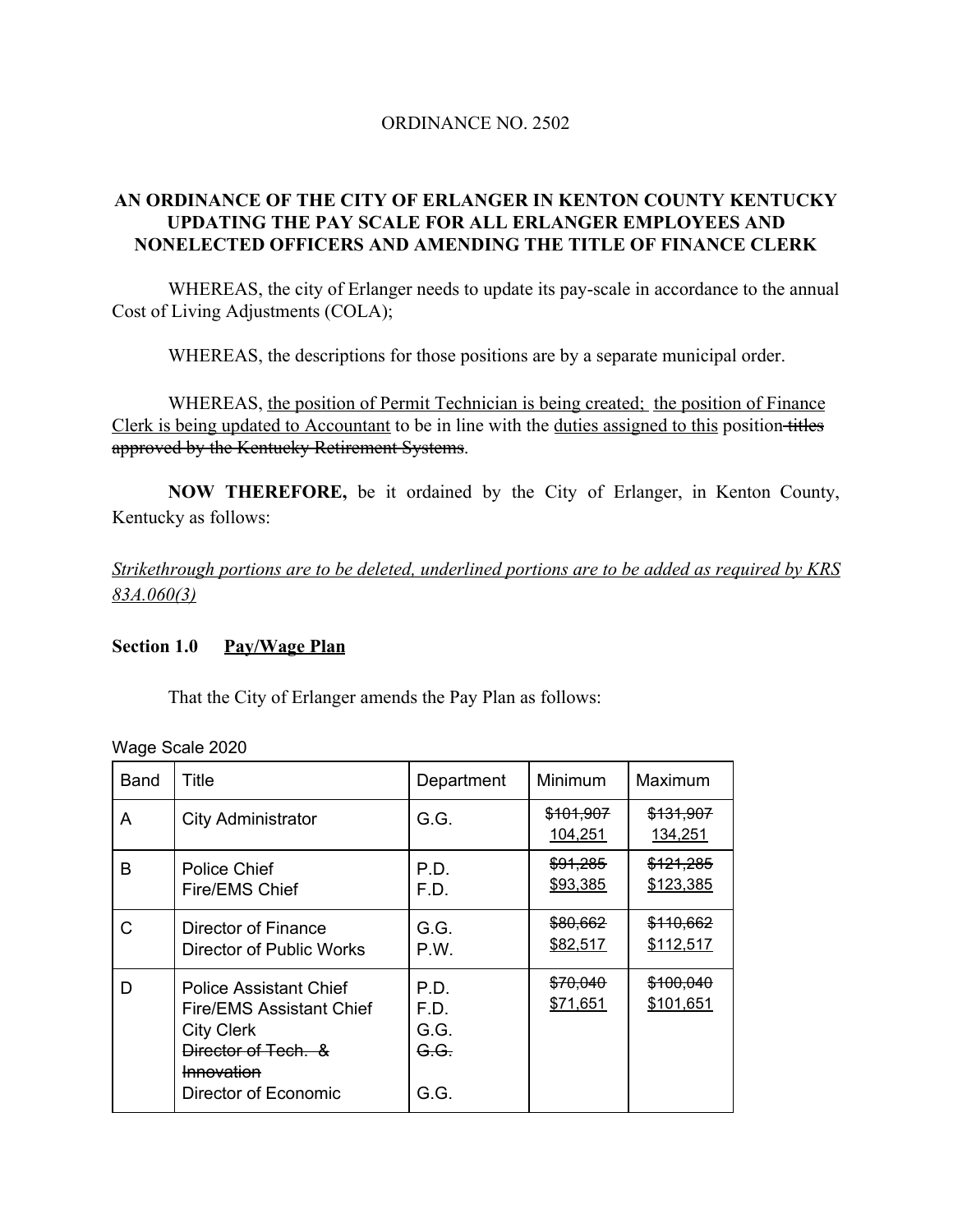|   | Development                                                                                                   |                             |                      |                                 |
|---|---------------------------------------------------------------------------------------------------------------|-----------------------------|----------------------|---------------------------------|
| Е | Fire/EMS Deputy Chief -<br><b>Fire Prevention</b>                                                             | F.D.                        | \$64,728<br>\$66,217 | \$94,728<br>\$96,217            |
|   | Fire/EMSDeputy Chief -<br>Training                                                                            | F.D.                        |                      |                                 |
|   | Fire/EMSDeputy Chief -<br><b>EMS</b>                                                                          | F.D.                        |                      |                                 |
|   | <b>Police Lieutenant</b><br><b>Assistant P.W. Director</b>                                                    | P.D.<br>P.W.                |                      |                                 |
| F | <b>Police Sergeant</b><br>Director of H.R.<br>Fire/EMS Captain<br>Building & Zoning<br>Administrator          | P.D<br>G.G.<br>F.D.<br>G.G. | \$59,417<br>\$60,784 | \$89,417<br>\$90,784            |
| G | <b>Assistant City Clerk</b><br>P.W. Operations Manager<br><b>Fire/EMS Lieutenant</b><br>Technology/Innovation | G.G.<br>P.W.<br>F.D.<br>G.G | \$54,106<br>\$55,350 | \$84,106<br>\$85,350            |
|   | Technician                                                                                                    |                             |                      |                                 |
| H | Firefighter/Paramedic<br>P.W. Asst. Manager<br>Operations                                                     | F.D.<br>P.W.                | \$51,994<br>\$53,190 | \$76,994<br>\$78,190            |
| I | F.D. Exec. Assistant/Office<br>Coor.                                                                          | F.D.                        | \$48,795<br>\$49,917 | \$73,795<br>\$74,917            |
|   | Probationary FF/Medic<br><b>Police Patrol Officer</b>                                                         | F.D.<br>P.D.                |                      |                                 |
| J | Firefighter/EMT<br><b>Probationary Police Patrol</b><br>Officer                                               | F.D.<br>P.D                 | \$44,545<br>\$45,570 | <del>\$69,545</del><br>\$70,570 |
|   | P.W. Crew Lead<br>P.W. Facilities Services<br>Coor.                                                           | P.W.<br>P.W.                |                      |                                 |
|   | <b>Finance Clerk</b><br><b>Accountant</b>                                                                     | G.G<br><u>G.G.</u>          |                      |                                 |
|   | <b>Police Social Services</b><br>Coordinator                                                                  | P.D.                        |                      |                                 |
|   | <b>Administrative Grant</b><br>Manager                                                                        | G.G.                        |                      |                                 |
| K | <b>Police Patrol Officer Recruit</b><br><b>Police Clerk</b><br>Probationary FF/EMT                            | P.D.<br>P.D.<br>F.D.        | \$40,295<br>\$41,222 | <del>\$65,295</del><br>\$66,222 |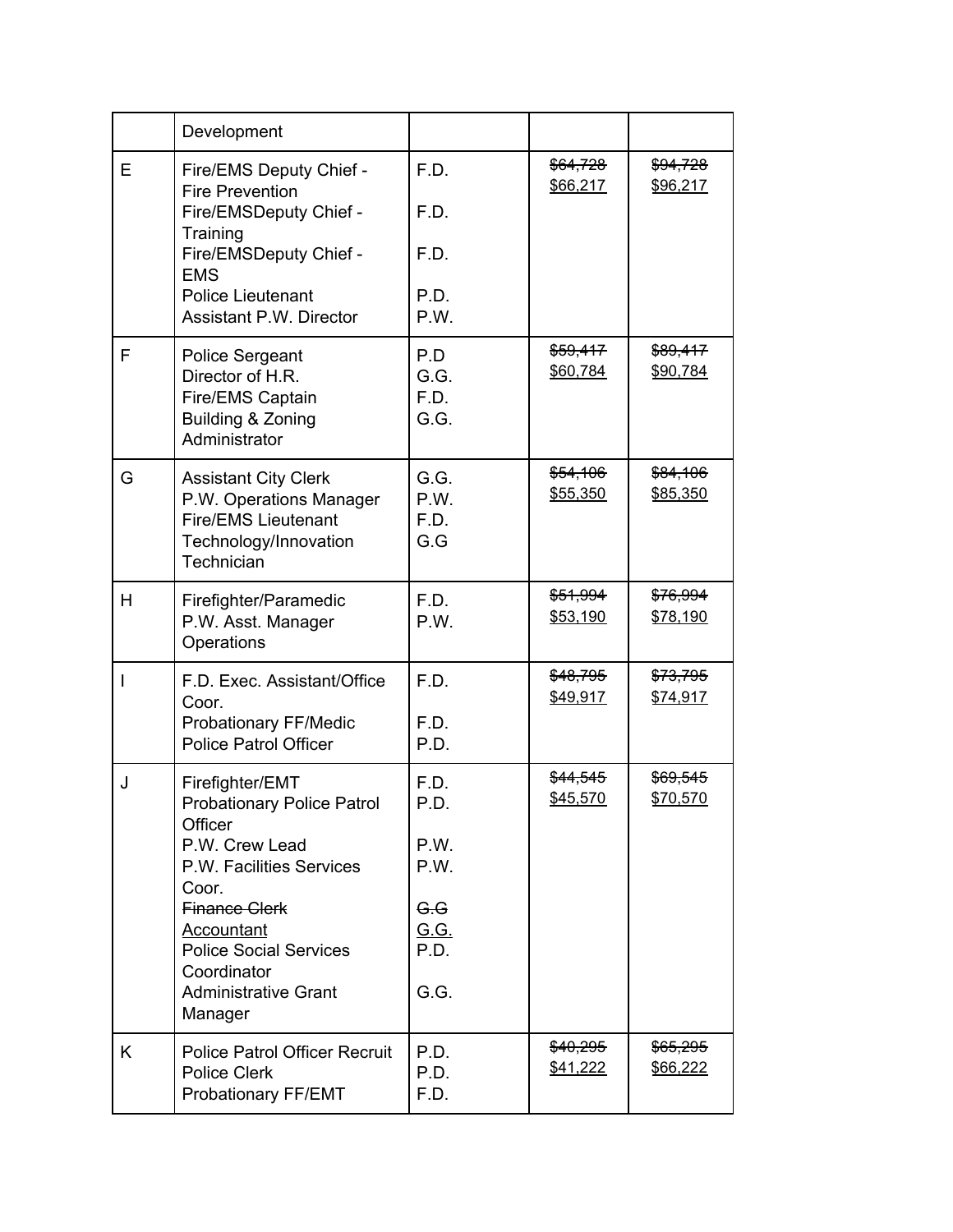|                            | Communication/P.R.<br>Manager<br><b>Administrative Clerk</b><br><b>Permit Technician</b><br><b>Citation Officer</b><br>P.W. Maintenance<br>Technician<br><b>Probationary Police Social</b><br><b>Services Coordinator</b><br><b>TAC Officer (Crime Analyst)</b> | G.G.<br>G.G.<br>G.G.<br>G.G.<br>P.W.<br><b>PD</b><br>P.D. |                      |                      |  |  |
|----------------------------|-----------------------------------------------------------------------------------------------------------------------------------------------------------------------------------------------------------------------------------------------------------------|-----------------------------------------------------------|----------------------|----------------------|--|--|
| L                          | P.W. Maintenance Worker                                                                                                                                                                                                                                         | P.W.                                                      | \$37,111<br>\$37,965 | \$62,111<br>\$62,965 |  |  |
| M                          | P.W. Facilities Service<br>Technician<br><b>Administrative Assistant</b><br><b>Front Desk Clerk</b>                                                                                                                                                             | P.W.<br>G.G.<br>G.G.                                      | \$33,922<br>\$34,702 | \$58,922<br>\$59,702 |  |  |
| <b>Part-Time Positions</b> |                                                                                                                                                                                                                                                                 |                                                           |                      |                      |  |  |
| N                          | S.R.O. Contract<br><b>Police Patrol Officer</b>                                                                                                                                                                                                                 | P.D.<br>P.D.                                              | \$21.45<br>\$21.94   |                      |  |  |
| $\circ$                    | <b>Citation Officer</b>                                                                                                                                                                                                                                         | G.G.                                                      | \$18.24<br>\$18.66   |                      |  |  |
| P                          | Administrative Assistant<br><b>Events Planner</b><br><b>Museum Assistant</b><br>Police Clerk                                                                                                                                                                    | G.G.<br>G.G.<br>G.G.<br>P.D.                              | \$15.55<br>\$15.91   |                      |  |  |
| Q                          | Seasonal Maintenance<br>Worker                                                                                                                                                                                                                                  | P.W.                                                      | \$12.33<br>\$12.61   |                      |  |  |
| R                          | <b>Crossing Guard Part-Time</b>                                                                                                                                                                                                                                 | P.D.                                                      | \$10.73<br>\$10.98   |                      |  |  |

## **Section 2.0 – Provisions Severable**

The provisions of this Ordinance are severable; and the invalidity of any provision of this Ordinance shall not affect the validity of any other provision thereof; and such other provisions shall remain in full force and effect as long as they remain valid in the absence of those provisions determined to be invalid.